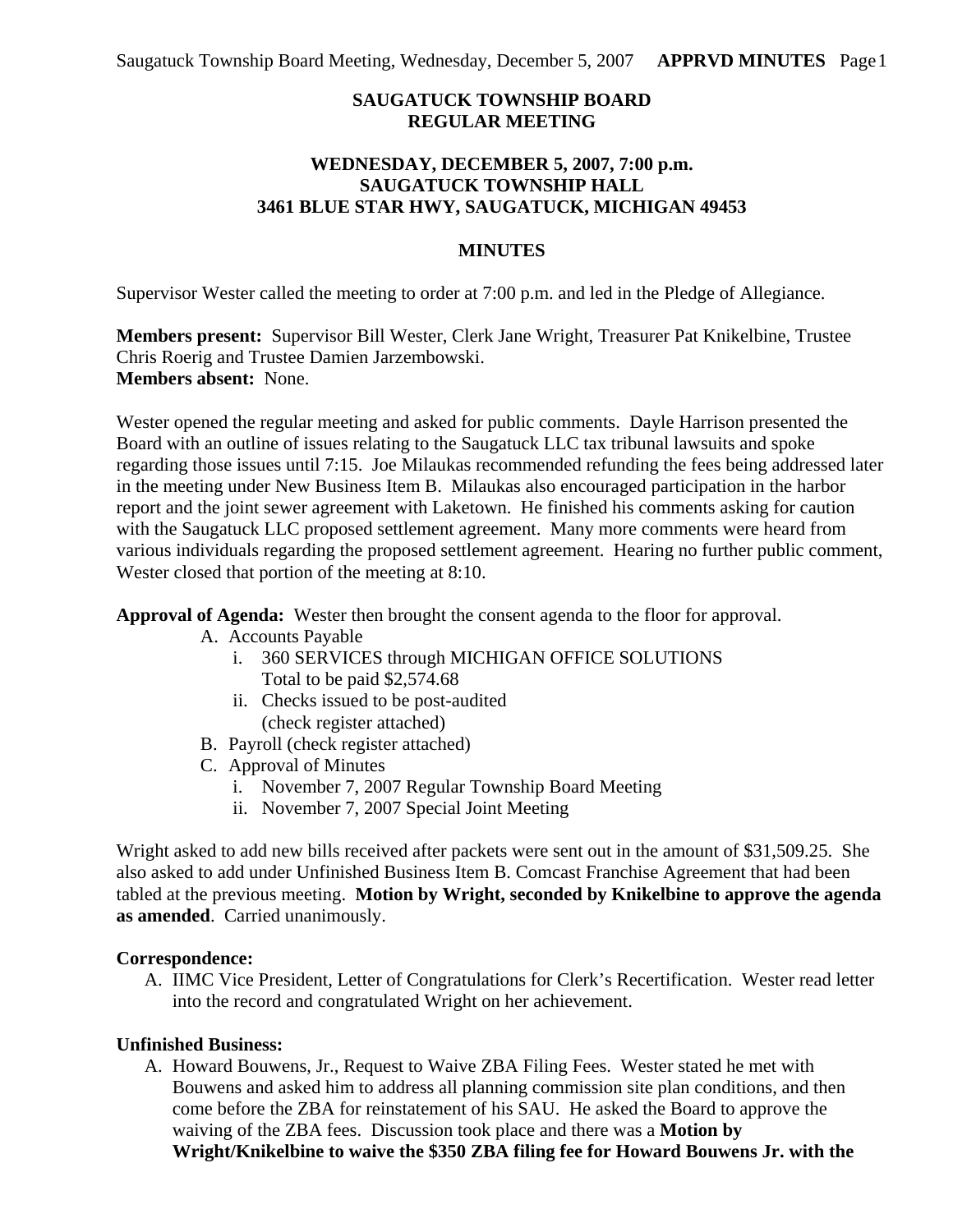### **condition he meets during a time when a second applicant comes before the ZBA.** Motion carried unanimously.

B. Comcast Franchise Agreement. Wright stated at the previous meeting the Board agreed to table the decision to renew the agreement for an additional 10 years until an audit could be performed. She stated she has been in contact with the company and informed them of the intent to audit and is currently waiting for the materials to be compiled. She added the company will continue to operate without a signed agreement but the township will not be eligible for any franchise fees until the agreement is signed. **Motion by Roerig/Wester to authorize the Clerk and Supervisor to sign the Comcast Franchise Agreement as presented and continue to pursue an audit.** Carried unanimously.

#### **New Business:**

- A. Donna Nowak, Re-Appointment to Library Board. Wright stated Nowak was appointed to replace a resigning representative, and that term has now expired. She added Nowak is willing to serve a full 4 year term. **Motion by Wright/Knikelbine to reappoint Donna Nowak to the Library Board as a Saugatuck Township Representative for a term to run until September 30, 2011.** Motion carried unanimously.
- B. Melanie Warren, Request for Refund of SAU Fee. Wester explained Warren was told by the Zoning Administrator she would need to request a special approval use from the Planning Commission to allow a dog kennel home occupation. He added the ZA failed to notice an inadequate side lot setback and the PC denied her SAU based on that fact. **Motion by Wright/Jarzembowski to refund the \$400 fee charged to Melanie Warren as the request for an SAU should have been denied administratively before going in front of the PC.** Motion carried unanimously.
- C. Joint Sewer Agreement with Restrictive Covenants. Board discussed the agreement that would allow certain properties within Laketown Township to utilize the existing sewer infrastructure with restrictions to the development allowed, specifically no truck stops. Wright stated the agreement has been approved by the City of Saugatuck and Laketown Township and our Manager is recommending Board approval. **Motion by Jarzembowski/Wester to accept the joint sewer agreement with restrictive covenants as presented.** Carried unanimously.
- D. Jim Hanson, Harbor Report Review. Hanson briefed the Board on the Kalamazoo Harbor Master Plan Technical Report dated April 27, 2007. He recommended accepting the harbor technical report while stating the land use recommendations it makes do not form part of the comprehensive plan. **Motion by Roerig/Knikelbine to acknowledge the receipt of the**  Harbor Report. Carried unanimously.
- E. Saugatuck LLC, discussion on Potential Settlement Agreement. Wright called upon Township Attorney Ron Bultje to address concerns previously stated during public comment. Bultje stated the new owner of the Denison property has filed tax tribunal lawsuits against the township and made procedural and substantive claims against the rezoning of the property. He added to resolve these claims and give both parties time to work out what will happen with the property, the township is considering a settlement agreement. The agreement will allow one year for both parties to work out any development and/or donation of the property. Bultje then addressed individual concerns and answered questions at great length until 9:05. **Motion by Wester/Wright to accept the settlement agreement with Saugatuck LLC with item 11 language to include any development must be approved through the Planning Commission Planned Unit Development process.** Roerig called for discussion and stated he has not received an answer as to how expensive the court process might get, nor has he received a final version of the agreement with the revised language under item 11 and feels the decision should be tabled. Wright stated it is her understanding the agreement does not commit the Township in any way but gives us one year to either approve or deny a development plan,